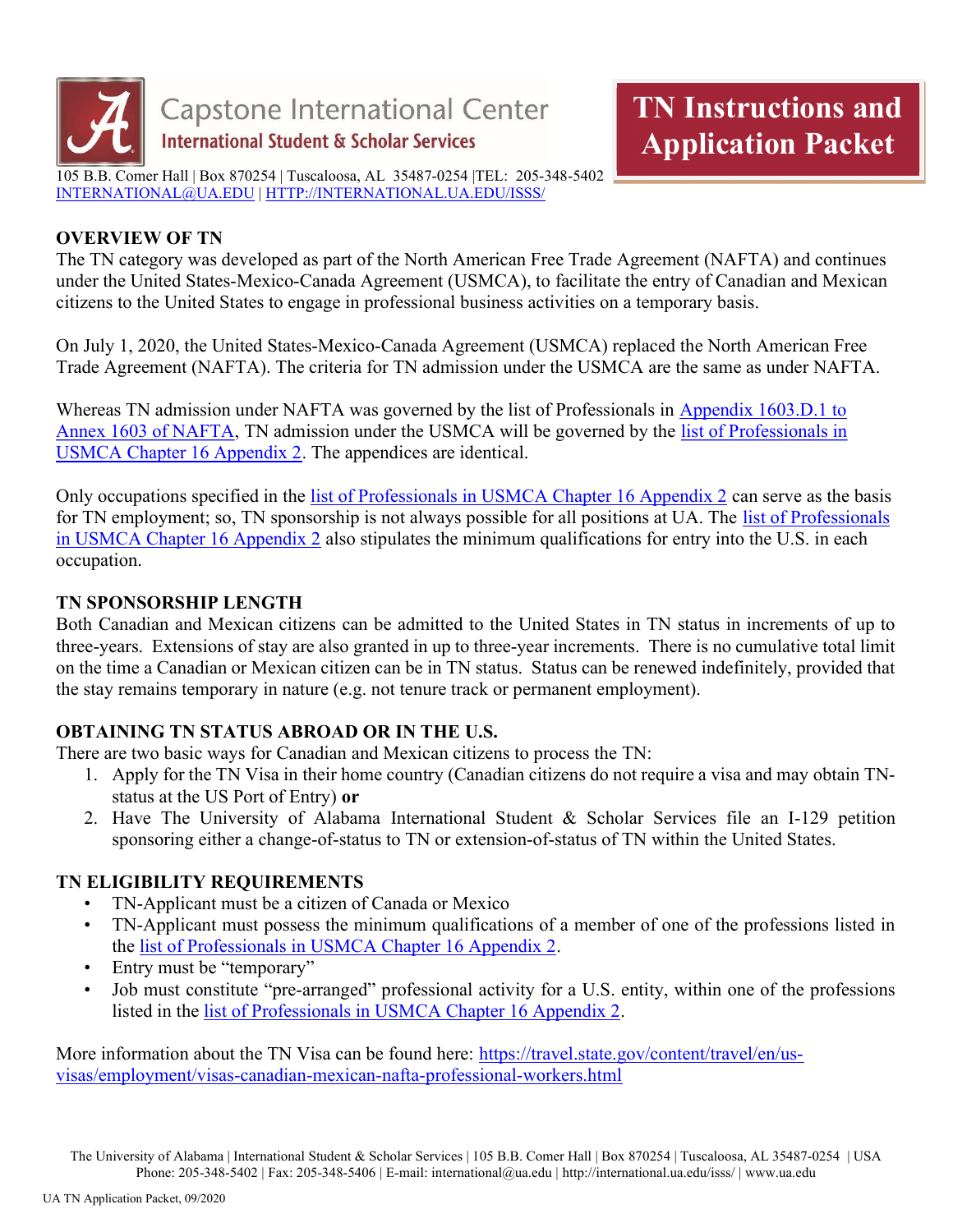## TIMING OF FILING

Applying for TN Visa Status Abroad – Applying for TN status abroad (either for a TN Visa at a US Consulate for Citizens of Mexico or for TN-Status at the Port of Entry for Citizens of Canada) is often the fastest possible way to obtain TN Status since no petition must be filed with US Citizenship and Immigration Services in advance. Mexican Citizens who will apply for a visa at a US Consulate must plan at least 1 month in advance to allow enough time for obtaining an appointment for the visa interview and for visa processing. Canadian citizens who will apply for TN-status at the port-of-entry should make sure to obtain all supporting documents needed for TN determination at least 2 weeks prior to their intended entry to the US.

Filing I-129 for TN Status within the US – If The University of Alabama will process a change-of-status to TN or an extension of TN-Status within the United States, International Student & Scholar Services must submit an I-129 Petition to US Citizenship and Immigration Services as early as 6 months before the intended beginning effective date of the TN. The TN application process is very long and requires much documentation from both the department and applicant. It is recommended that departments and applicants begin any TN application, extension, or amendment which is to be filed inside the US as close to 6 months in advance of the intended start date as possible.

## FILING FEES FOR FILING INSIDE THE U.S.

Required Fee. If filing for a change-of-status, concurrent employment authorization, or an extension of TN status from within the U.S., UA departments are required to pay the \$460 I-129 USCIS processing fee for their employee's TN petition. The employee *may not* pay this fee.

Optional Fees. If the department and/or individual requests premium processing, either the department or the individual may pay the additional \$2500 fee to USCIS. If the employee wishes to apply for immediate family members to change to TD dependent status within the U.S., he or she must pay the \$370 I-539 change-of-status fee.

## CHANGES IN TERMS OF EMPLOYMENT AND TERMINATION

Departments *must* consult with International Student & Scholar Services prior to changing a TN's terms of employment (including changes to job duties or department) to determine whether an amended petition is required.

Please inform International Student & Scholar Services immediately if a TN worker's employment is terminated so that International Student & Scholar Services can notify USCIS, effectively withdrawing the TN. Because TN status is an employment-based status, that status immediately ends upon termination.

## TN EXTENSIONS

The process for requesting an extension of TN status is the same as for the initial period of TN employment. Again, the fastest way to gain additional TN time is through travel.

According to 8 C.F.R. § 274.12 (b) (20), if the TN applicant is currently in TN status with The University of Alabama, it is possible for the applicant to continue working for The University of Alabama for up to 240 days after the expiration of the current TN status as long as the TN extension was timely filed. Timely filing means that US Citizenship and Immigration Services must receive the I-129, TN application before the expiration of the current TN. International Student & Scholar Services will authorize employment to continue as soon as the I-797 receipt notice (the official notice of application receipt from USCIS) arrives before the expiration of the current TN.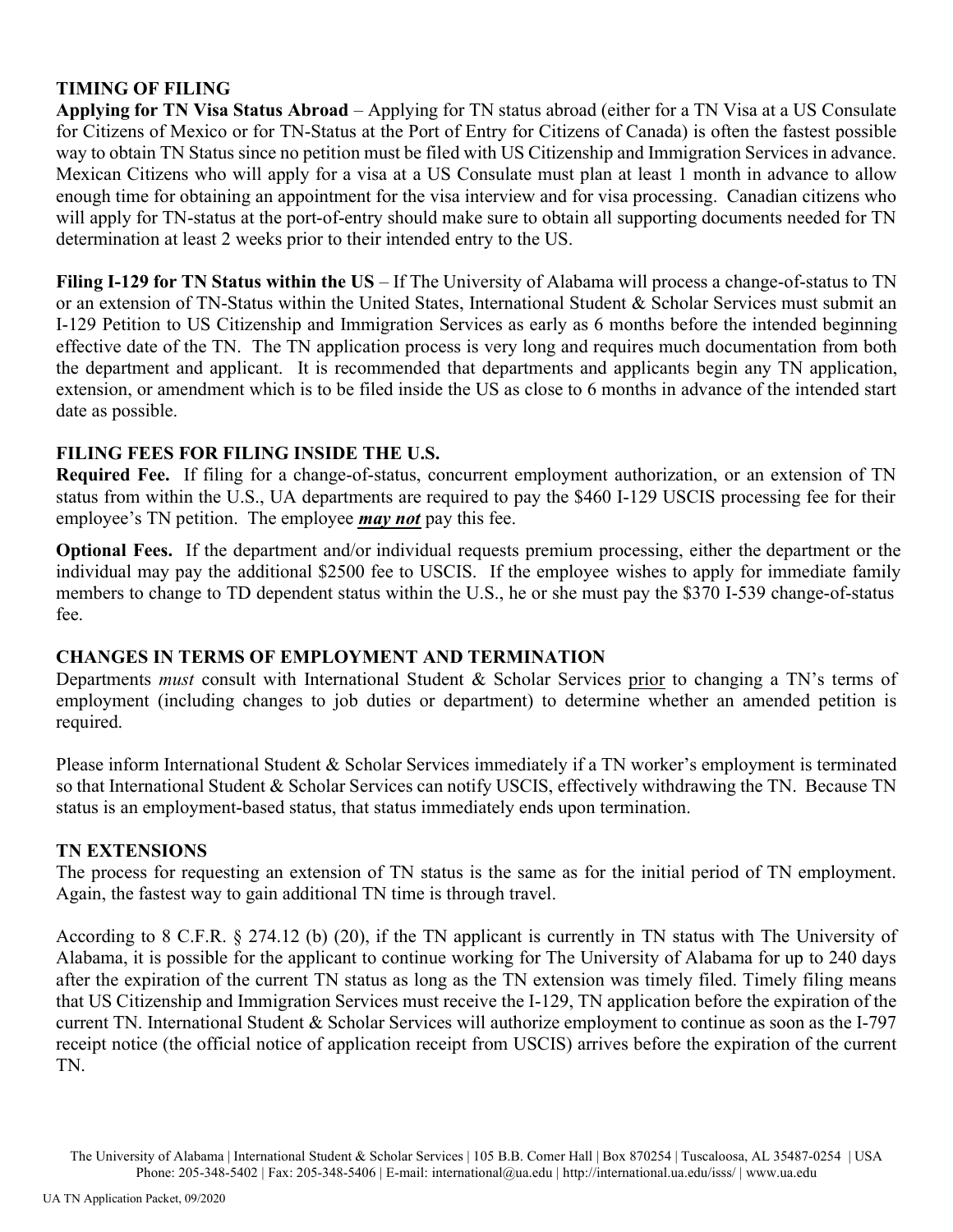# ONLY FOR TN PROCESSING INSIDE THE U.S.

# DEPARTMENT PROCEDURES

1. Request TN processing (please complete Appendix  $\overline{A}$ ): To initiate the TN process, the department should complete the Appendix A section of this packet, providing details on the job position and a copy of the appointment/job offer letter (if already prepared).

3. Complete the Deemed Export Form (please complete Appendix B). In support of your request for TN sponsorship, International Student & Scholar Services is required to certify on the USCIS I-129 petition whether or not a license for export controlled technology or technical data is necessary for the professor/researcher being sponsored. To facilitate this requirement, all host departments are required to complete an attestation as to whether or not the TN worker will require a license for export controlled technology or technical data.

4. Complete the letter of TN support (please see Appendix C template). Please note that the maximum length of time for which an TN can be requested at one time is three years.

5. Process Check Request for USCIS Fees (please see Appendix D).

6. Send documents to the International Student  $\&$  Scholar Services: The TN Request (Appendix A), the Deemed Export Form (Appendix B), and the letter of support (sample in Appendix C) may be sent as soon as they are complete.

# PROSPECTIVE TN EMPLOYEE PROCEDURES

1. Provide immigration information and history (please complete Appendix  $E$ ): Once the department initiates the TN sponsorship process by submitting the Appendix A forms and Appointment Letter, International Student & Scholar Services will contact the TN beneficiary to obtain the biographical information, immigration documents, proof of qualifications (diploma, CV, licenses), and family information (if applicable) required for the TN petition.

2. TD Dependent Sponsorship. If a prospective TN employee has dependent family members (spouse or children) whom the TN employee would like to sponsor for TD visa status, the TN employee will need to consult with International Student & Scholar Services about processing the TD visa support. For sponsorship of dependents who are already in the US to either extend or obtain TD status, the prospective TN employee will need to submit documents for concurrent filing with the TN petition. For dependents who are currently outside of the US and will enter the US in TD status at a later date, the International Student & Scholar Services can advise on how they may obtain TD status abroad.

# INTERNATIONAL STUDENT & SCHOLAR SERVICES PROCESSING

Once International Student & Scholar Services receives the required materials from the department and applicant, we will complete the necessary forms and send the petition to the USCIS for processing.

Upon receiving the Approval Notice (I-797) from the USCIS, the International Student & Scholar Services will notify the employee and ask him or her to come to report to the Center.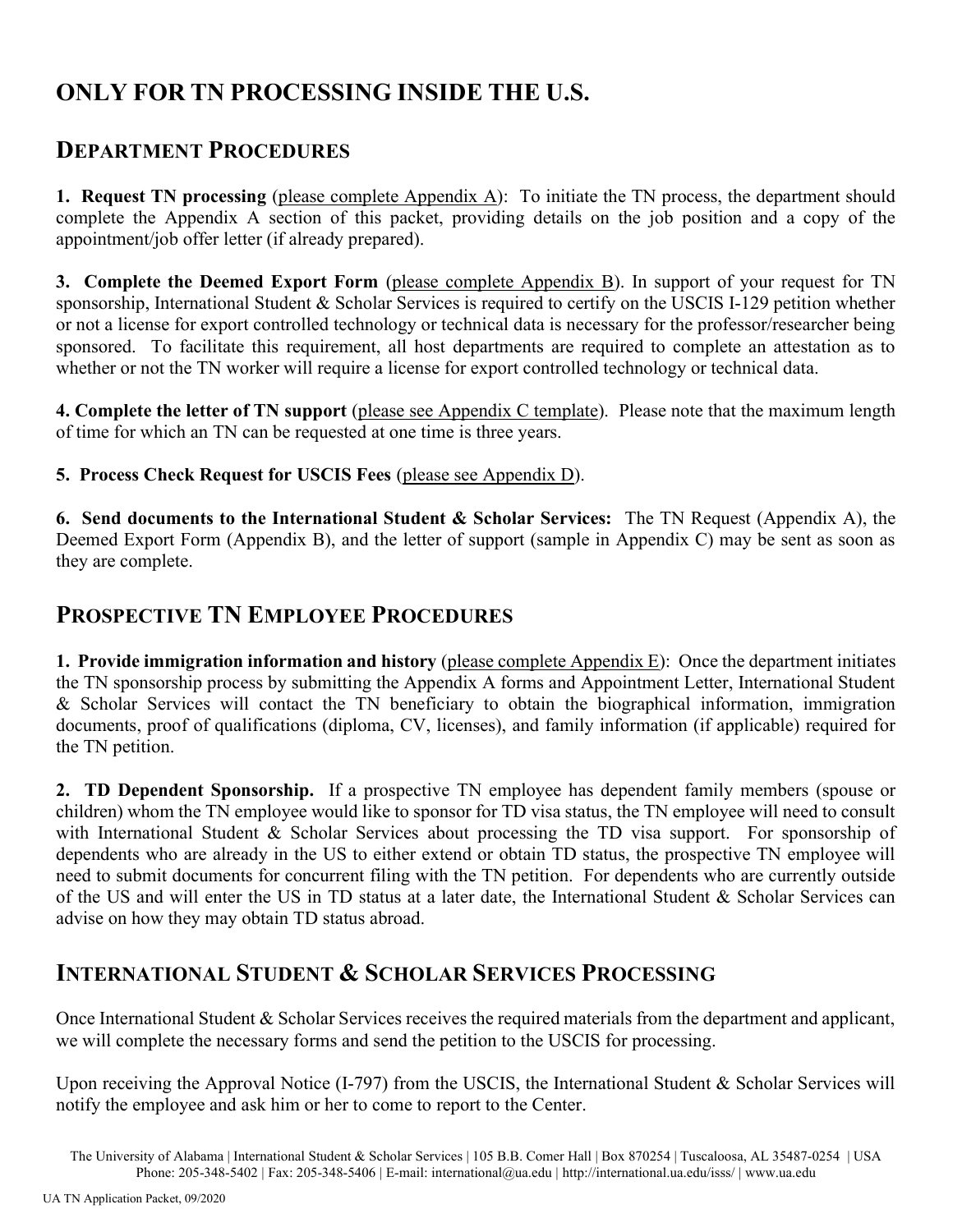

# **TN Packet Appendix A Position & Wage Info**

#### **PART 1: POSITION INFORMATION – TO BE COMPLETED BY DEPARTMENT**

#### **PLEASE ENTER INFO ABOUT POSITION MINIMUM REQUIREMENTS, NOT EMPLOYEE'S QUALIFICATIONS**

| 5. Dates of proposed TN sponsorship (3 years allowed per petition):                                                                                                                                                                                                                                                                                                                                                                                                                                |                                                                                                                                                                                                                                                                                                                                                     |
|----------------------------------------------------------------------------------------------------------------------------------------------------------------------------------------------------------------------------------------------------------------------------------------------------------------------------------------------------------------------------------------------------------------------------------------------------------------------------------------------------|-----------------------------------------------------------------------------------------------------------------------------------------------------------------------------------------------------------------------------------------------------------------------------------------------------------------------------------------------------|
| 6. List all worksites for this position: The University of Alabama (Tuscaloosa, AL)                                                                                                                                                                                                                                                                                                                                                                                                                |                                                                                                                                                                                                                                                                                                                                                     |
|                                                                                                                                                                                                                                                                                                                                                                                                                                                                                                    |                                                                                                                                                                                                                                                                                                                                                     |
| 7. Description of basic job duties - please list the absolute minimum duties/tasks to be performed, using non-technical terms<br>(For non-teaching, staff positions, please also attach the HR Job Posting):                                                                                                                                                                                                                                                                                       |                                                                                                                                                                                                                                                                                                                                                     |
| 8. Absolute <b>MINIMUM</b> qualifications required to perform the duties/tasks of this position:<br>Level of higher education required: $\Box$ Bachelor's $\Box$ Master's $\Box$ Doctorate<br>a.<br>State license or certificate required?: $\Box$ Yes or $\Box$ No<br>b.<br>$\mathbf{c}$ .<br>d.<br>e.<br>f.                                                                                                                                                                                      | Other<br>$\perp$<br>Absolute <b>minimum</b> number of years of employment experience required for the position:<br>Position's minimum required training and experience (other than that which would or could have been obtained<br>during the normal course of the degree program listed above) Please quantify required training and experience in |
| 10. Is travel required? $\Box$ Yes or $\Box$ No                                                                                                                                                                                                                                                                                                                                                                                                                                                    |                                                                                                                                                                                                                                                                                                                                                     |
| 11. Are there any other working conditions that affect the rate of pay? $\Box$ Yes or $\Box$ No<br>If so, please explain: $\frac{1}{\sqrt{1-\frac{1}{2}}\sqrt{1-\frac{1}{2}}\sqrt{1-\frac{1}{2}}\sqrt{1-\frac{1}{2}}\sqrt{1-\frac{1}{2}}\sqrt{1-\frac{1}{2}}\sqrt{1-\frac{1}{2}}\sqrt{1-\frac{1}{2}}\sqrt{1-\frac{1}{2}}\sqrt{1-\frac{1}{2}}\sqrt{1-\frac{1}{2}}\sqrt{1-\frac{1}{2}}\sqrt{1-\frac{1}{2}}\sqrt{1-\frac{1}{2}}\sqrt{1-\frac{1}{2}}\sqrt{1-\frac{1}{2}}\sqrt{1-\frac{1}{2}}\sqrt{1-\$ |                                                                                                                                                                                                                                                                                                                                                     |
|                                                                                                                                                                                                                                                                                                                                                                                                                                                                                                    |                                                                                                                                                                                                                                                                                                                                                     |

The University of Alabama | International Student & Scholar Services | 105 B.B. Comer Hall | Box 870254 | Tuscaloosa, AL 35487-0254 | USA Phone: 205-348-5402 | Fax: 205-348-5406 | E-mail: international@ua.edu | http://international.ua.edu/isss/ | www.ua.edu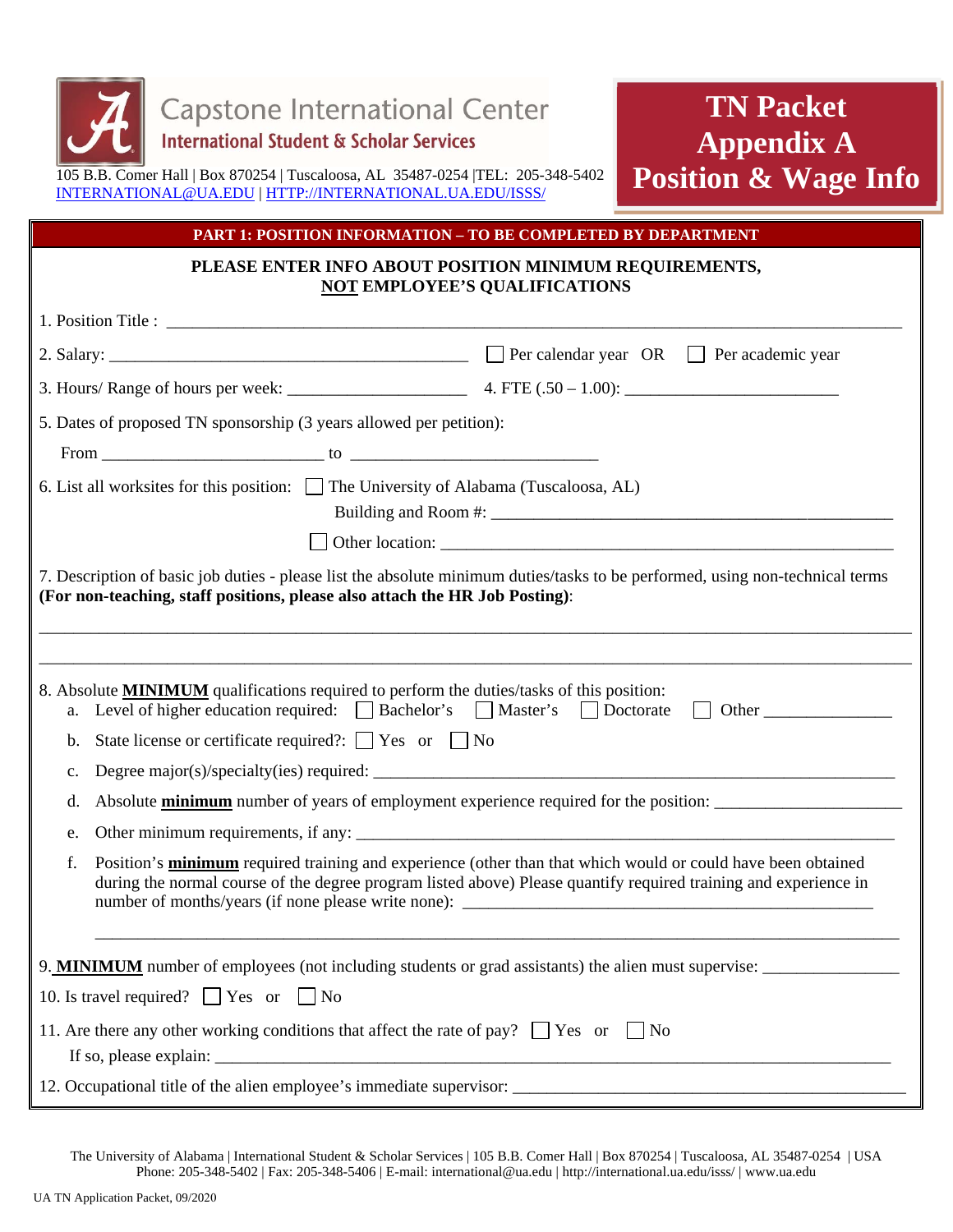#### **PART 2: PROSPECTIVE EMPLOYEE/DEPARTMENT INFORMATION – TO BE COMPLETED BY DEPT**

|                                                                                                      | Family Name (Last) | Given Name (First) | Middle Name (if any) |
|------------------------------------------------------------------------------------------------------|--------------------|--------------------|----------------------|
|                                                                                                      |                    |                    |                      |
|                                                                                                      |                    |                    |                      |
|                                                                                                      |                    |                    |                      |
|                                                                                                      |                    |                    |                      |
|                                                                                                      |                    |                    |                      |
|                                                                                                      |                    |                    |                      |
|                                                                                                      |                    |                    |                      |
| 11. SHIPPING: For express shipping, please provide UPS account number or FOAP: _____________________ |                    |                    |                      |

#### **PART 3: ACKNOWLEDGEMENT OF RESPONSIBILITY & EMPLOYER ATTESTATIONS**

By signing below, I attest that the above information is true to the best of my knowledge. I can provide additional details pertaining to statements made regarding the actual wage for the occupation discussed if needed. I authorize the International Student & Scholar Services to seek approval from US Citizenship and Immigration Services for a TN temporary visa on behalf of the above named individual (in Part 2).

Furthermore, I attest that The University of Alabama will comply with the following statements:

- 1) That the hiring department must pay the \$460 I-129 filing fee for TN sponsorship and subsequent TN extensions;
- 2) That the TN authorization is job-specific. Prior to making any changes to the alien employee's **salary, title, or duties**, the department will consult with ISSS;
- 3) That if employment is terminated early, the department will notify ISSS.

#### **Required Signatures:**

|                                                   | Date: |
|---------------------------------------------------|-------|
| Name and Title of Faculty Advisor/Supervisor:     |       |
| Department Chair/Head or Dean Signature:<br>Date: |       |
| Name and Title of Department Chair/Head or Dean:  |       |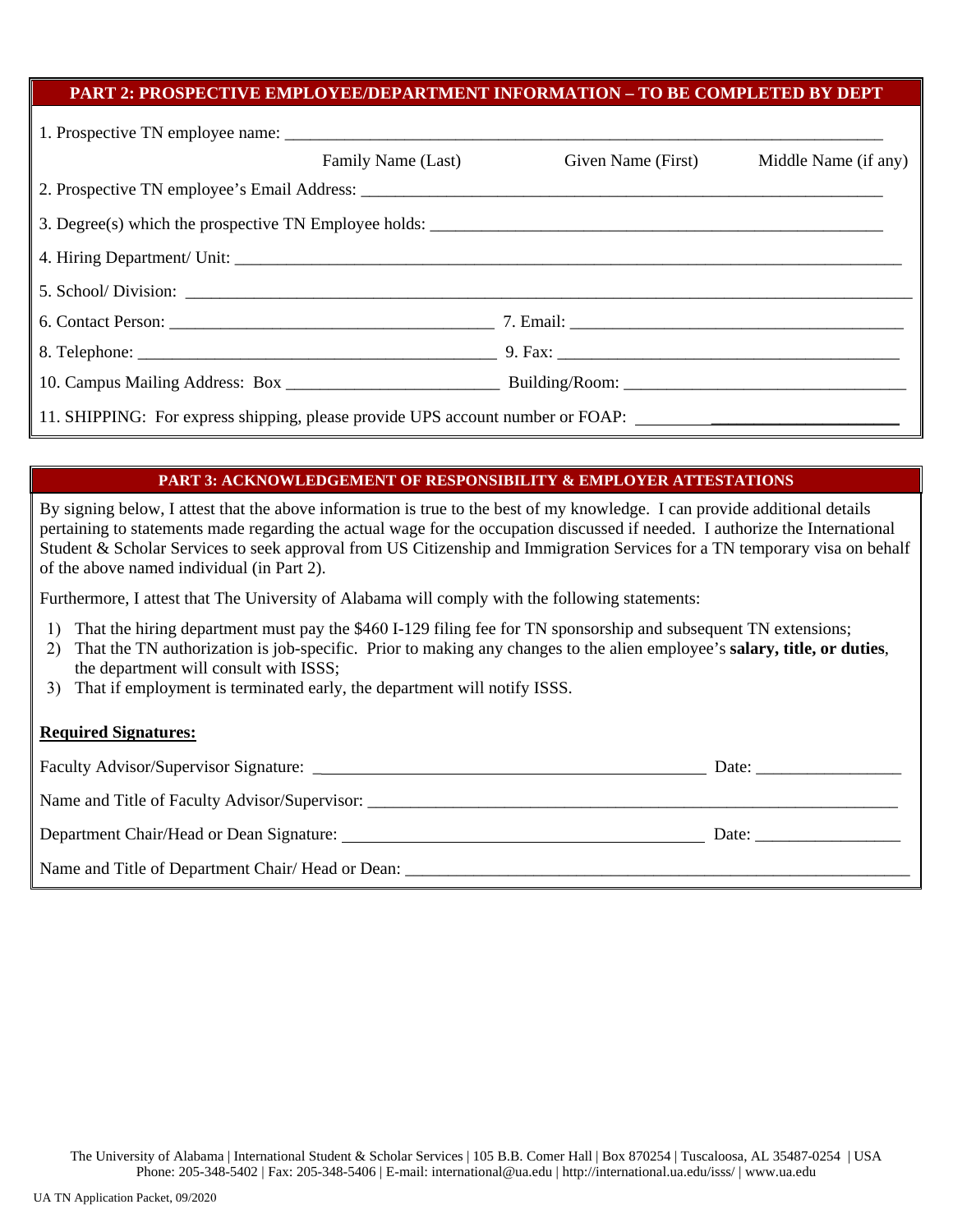

# **TN PACKET APPENDIX B EXPORT CONTROL FORM**

## **OVERVIEW OF EXPORT CONTROL REQUIREMENT FOR TN**

In support of your request for TN sponsorship, International Student & Scholar Services is required to certify on the USCIS I-129 petition whether or not a license for export controlled technology or technical data is necessary for the professor/researcher being sponsored. To facilitate this requirement, we ask your assistance in completing the questionnaire below, which will allow ISSS to begin filing TN support. In addition, the Research Compliance Office will review the form and if necessary will confer with the sponsored-individual and appropriate supervisor or administrator to determine whether a license under EAR or ITAR would be required. The license acquisition process would be initiated in parallel to TN sponsorship. Any future changes or extensions of the sponsored TN worker's employment must also be reviewed for compliance. For more information about Export Control: http://osp.ua.edu/site/RC\_ExC.html.

#### **SECTION 1: PROSPECTIVE TN EMPLOYEE AND DEPARTMENT DETAILS**

TN Employee's Name: \_\_\_\_\_\_\_\_\_\_\_\_\_\_\_\_\_\_\_\_\_\_\_\_\_\_\_\_\_\_\_\_\_\_\_\_\_\_\_\_\_\_\_\_\_\_\_\_\_\_\_\_\_\_\_\_\_\_\_\_\_\_\_\_\_\_\_\_\_\_\_\_\_\_\_\_\_\_\_\_\_\_\_\_\_\_\_\_\_\_

Employee's Country of Citizenship: \_\_\_\_\_\_\_\_\_\_\_\_\_\_\_\_\_\_\_\_\_\_\_\_\_\_\_\_ Employee's Country of Birth: \_\_\_\_\_\_\_\_\_\_\_\_\_\_\_\_\_\_\_\_\_\_\_\_\_\_\_

PI/Supervisor's Name: \_\_\_\_\_\_\_\_\_\_\_\_\_\_\_\_\_\_\_\_\_\_\_\_\_\_\_\_\_\_\_\_\_\_\_\_\_\_\_\_\_\_\_\_\_\_\_\_\_\_\_\_\_\_\_\_\_\_\_\_\_\_\_\_\_\_\_\_\_\_\_\_\_\_\_\_\_\_\_\_\_\_\_\_\_\_\_\_\_

School/Division: \_\_\_\_\_\_\_\_\_\_\_\_\_\_\_\_\_\_\_\_\_\_\_\_\_\_\_\_\_\_\_\_\_\_\_\_\_ Department: \_\_\_\_\_\_\_\_\_\_\_\_\_\_\_\_\_\_\_\_\_\_\_\_\_\_\_\_\_\_\_\_\_\_\_\_\_\_\_\_\_\_\_\_\_

# **SECTION 2: EXPORT CONTROL QUESTIONS**

| 1. Is the nature of the TN Employee's work confidential/proprietary (i.e. the results of the work/research projects<br>are not intended for teaching, publication, or to be otherwise shared broadly with the interested public and within the<br>scientific community)?                                                             |                      |
|--------------------------------------------------------------------------------------------------------------------------------------------------------------------------------------------------------------------------------------------------------------------------------------------------------------------------------------|----------------------|
| 2. In the course of his/her employment, do you anticipate that the TN Employee will be provided access to:                                                                                                                                                                                                                           |                      |
| a. any UA-owned technical data or technology that is considered proprietary or confidential to The<br>University of Alabama?                                                                                                                                                                                                         | $\Box$ YES $\Box$ NO |
| b. any third party-owned technical data or technology that is considered proprietary or confidential to the<br>third party owner? This includes U.S. government furnished technical data with dissemination controls or<br>other restrictive markings, as well as ITAR-controlled software, and information restricted under an NDA. | $\Box$ YES $\Box$ NO |
| c. equipment specifically designed or developed for military or space applications? (see U.S. Munitions List<br>under 22 CFR § 121).                                                                                                                                                                                                 | l IYES I INO         |
|                                                                                                                                                                                                                                                                                                                                      |                      |

Please sign and submit to International Student & Scholar Services with the TN application packet. While ISSS can begin processing TN support with this form, please be aware that ISSS will send this form for a secondary review to Tanta Myles in the Research Compliance Office, 358 Rose Administration Building 205-348-8461, cmyles@fa.ua.edu.

## **REQUIRED SIGNATURES**

*We attest that the information being provided at this time is true. If at this time no export license is required and, during the course of his/her employment at UA, there are any changes to the TN Scholar's work that would require a license, we will contact the Research Compliance Office and International Student & Scholar Services.* 

**PI/Supervisor: \_\_\_\_\_\_\_\_\_\_\_\_\_\_\_\_\_\_\_\_\_\_\_\_\_\_\_\_\_\_\_\_\_\_\_\_\_\_\_\_\_\_\_\_\_\_\_\_\_\_\_\_\_\_\_\_\_\_\_ Date: \_\_\_\_\_\_\_\_\_\_\_\_\_\_\_\_\_\_\_\_\_\_\_\_\_\_\_\_\_\_** 

**Chair/Director or Dean: \_\_\_\_\_\_\_\_\_\_\_\_\_\_\_\_\_\_\_\_\_\_\_\_\_\_\_\_\_\_\_\_\_\_\_\_\_\_\_\_\_\_\_\_\_\_\_\_\_\_ Date: \_\_\_\_\_\_\_\_\_\_\_\_\_\_\_\_\_\_\_\_\_\_\_\_\_\_\_\_\_\_**

| A license for Export Control is not required for this scholar. |  |
|----------------------------------------------------------------|--|
|----------------------------------------------------------------|--|

 **A license for Export Control is required for this scholar, and that process has been initiated.** 

**Research Compliance Office: Exercise 2.1 Alternative 2.1 Alternative 2.1 Alternative 2.1 Alternative 2.1 Alternative 2.1 Alternative 2.1 Alternative 2.1 Alternative 2.1 Alternative 2.1 Alternative 2.1 Alternative 2.1 Al** 

The University of Alabama | International Student & Scholar Services | 105 B.B. Comer Hall | Box 870254 | Tuscaloosa, AL 35487-0254 | USA Phone: 205-348-5402 | Fax: 205-348-5406 | E-mail: international@ua.edu | http://international.ua.edu/isss/ | www.ua.edu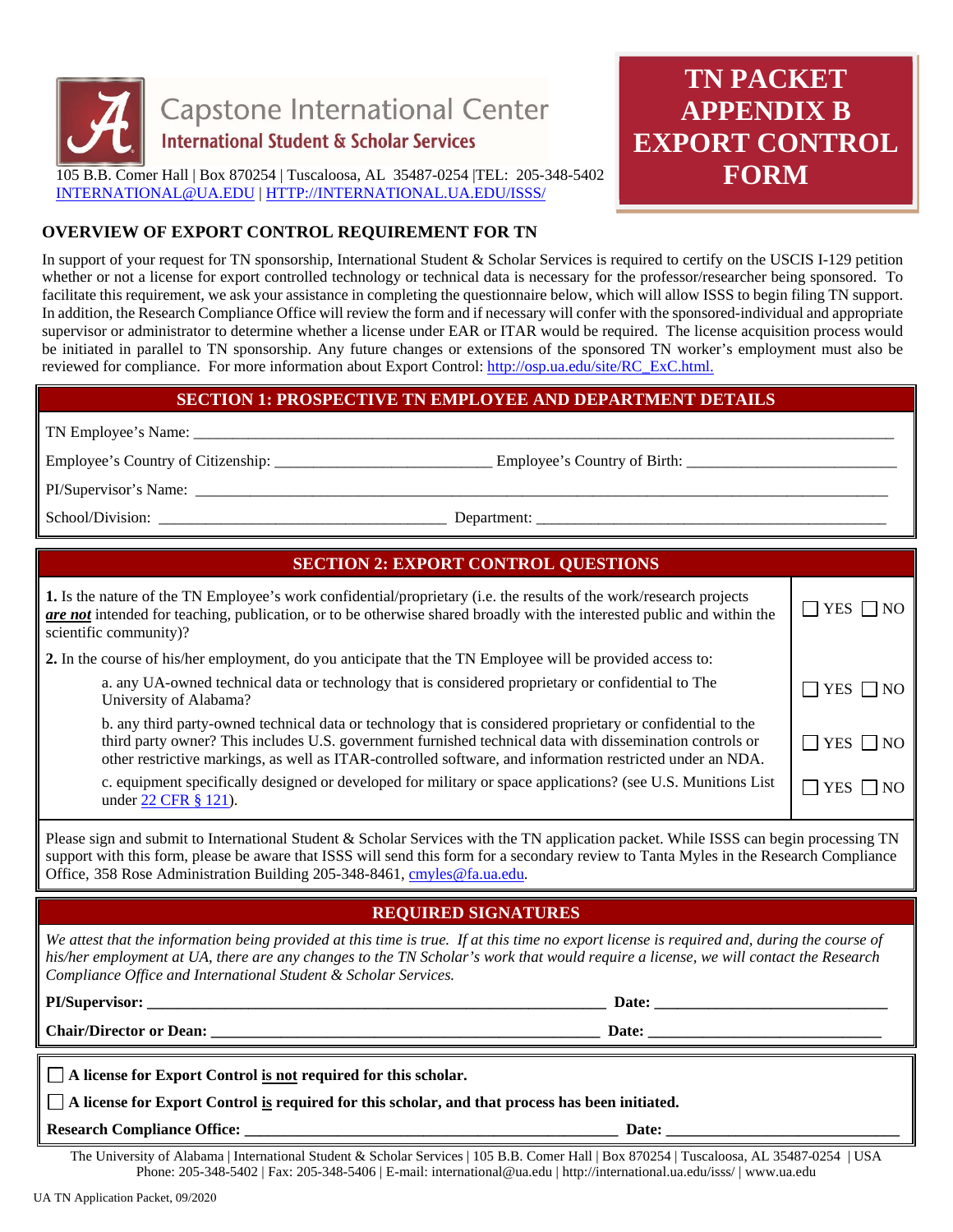

TN PACKET APPENDIX C TEMPLATE FOR SUPPLEMENTAL DEPARTMENT SUPPORT LETTER

# [PRINT ON DEPARTMENTAL LETTERHEAD]

U.S. Citizenship and Immigration Services - Vermont Service Center ATTN: I-129 75 Lower Welden Street St. Albans, VT 05479-0001

#### NATURE OF THIS APPLICATION

This letter is submitted in support of the application of **NAME** for TN professional status under the United States-Mexico-Canada Agreement (USMCA) in the category of Instructor (USMCA Category University Teacher).

#### U.S. EMPLOYER – The University of Alabama

Established in 1831 and located in Tuscaloosa, Alabama, The University of Alabama (UA) is the State of Alabama's oldest public higher education institution. UA is organized into 13 schools and colleges, with many nationally recognized programs. UA has a combined enrollment of approximately 38,000 undergraduate and graduate students and employs approximately 7500 faculty and staff with an annual operating budget of \$723 million and total assets of \$1.6 billion.

#### INCLUDE A BRIEF OVERVIEW OF YOUR DEPARTMENT/SCHOOL.

#### BACKGROUND OF THE APPLICANT

INCLUDE ONE OR TWO SENTENCES ABOUT CANDIDATE'S QUALIFICATIONS (E.G. EDUCATION & WORK EXPERIENCE).

As is evident from **NAME'S** curriculum vitae, he/she has the specific educational background and broad range of work experience that renders her ideal for this temporary position. At the end of this period, **NAME** will return to his/her permanent residence in Canada/Mexico: CANADIAN/MEXICAN ADDRESS.

#### U.S. POSITION:

#### BRIEFLY DESCRIBE JOB TITLE AND POSITION DUTIES.

The position requires a minimum of **X DEGREE AND EXPERIENCE**. This educational background is an important prerequisite for the offered position and, subsequently, a requirement for the performance of job duties. The job position and credentials both meet the requirements for the TN listed in the list of Professionals in USMCA Chapter 16 Appendix 2.

## TERMS OF EMPLOYMENT

The University of Alabama will employ NAME at a rate of X PER HOUR/MONTH/YEAR for the period of this appointment from **BEGIN DATE** to **END DATE**. We understand the temporary nature of **NAME**'s employment and have informed her of the condition. Accordingly, The University of Alabama, respectfully requests that the beneficiary be granted TN visa status for this temporary period.

Sincerely,

#### Department Chair

The University of Alabama | International Student & Scholar Services | 105 B.B. Comer Hall | Box 870254 | Tuscaloosa, AL 35487-0254 | USA Phone: 205-348-5402 | Fax: 205-348-5406 | E-mail: international@ua.edu | http://international.ua.edu/isss/ | www.ua.edu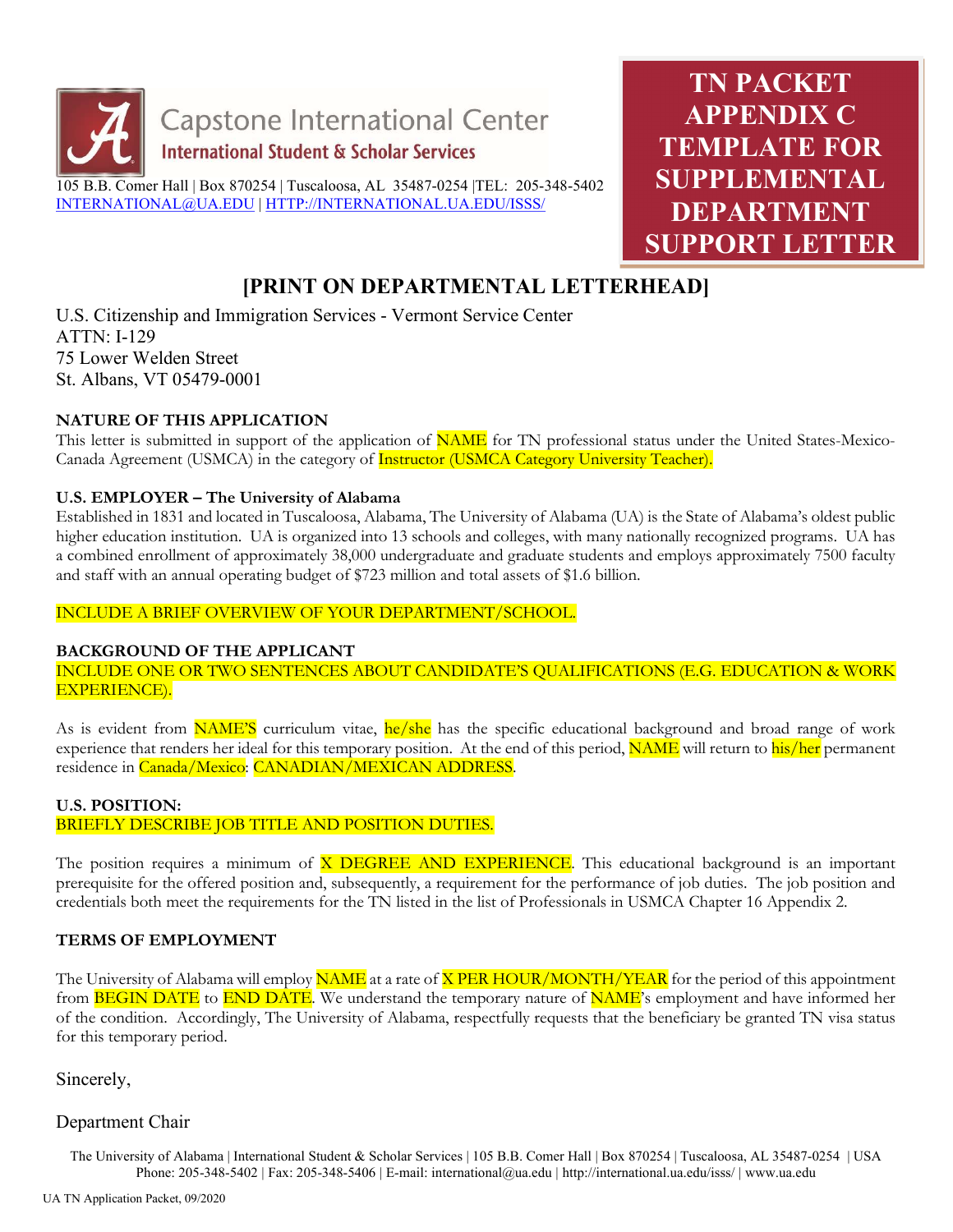

# INSTRUCTIONS FOR HIRING DEPARTMENT TO REQUEST CHECKS THROUGH CONCUR

# PROCEDURES FOR REQUESTING UA CHECKS TO BE ISSUED FOR FEE PAYMENT:

- The hiring department will be notified via email each fee that is required and when the check(s) should be requested. **DO NOT submit** a request for the check(s) until requested by International Student & Scholar Services.
- Check requests should be entered through Concur under the Invoice tab.
- Each fee must be paid by a **separate** check and each check must be requested separately through Concur.
- If your department is covering the expenses or the TN filing out of different accounts, the fee may be divided between FOAPs in Concur, but each fee must be paid in a single check. *Instructions for dividing a payment* between FOAPs can be located in myBama under Procurement Services Concur Training.
- The initiator must make certain that the appropriate individuals approve the request in Concur in order to Accounts Payable to issue the check(s).
- Accounts Payable will notify our office when the checks have been issued.

## PAYMENT REQUEST THROUGH CONCUR

Account Code: 781323 Vendor Code: 11074158 Vendor Address Code: RT-2

WHEN COMPLETING THE PAYMENT REQUEST, IN THE COMMENT SECTION, INCLUDE THE FOLLOWING: DO NOT MAIL CHECKS - Contact Charter Morris, charter.morris@ua.edu, International Student & Scholar Services, 348-5402

## REQUIRED FEES: USCIS requires a separate check for each fee and each fee must be paid in a single check.

| <b>I-129 Petition for TN Fee</b>                    |                                                          |  |
|-----------------------------------------------------|----------------------------------------------------------|--|
| Amount:                                             | \$460.00                                                 |  |
| Payable to:                                         | Department of Homeland Security                          |  |
| Description:                                        | Employer filing fee for TN—beneficiary (employee's name) |  |
| <b>I-907 Premium Processing Fee (if applicable)</b> |                                                          |  |
| Amount:                                             | \$2,500.00                                               |  |
| Payable to:                                         | Department of Homeland Security                          |  |

Premium processing of TN petition for (employee's name)

## MAILING ADDRESS:

Description:

U.S. Department of Homeland Security USCIS - Vermont Service Center ATTN: I-129 75 Lower Welden Street St. Albans, VT 05479-0001

The University of Alabama | International Student & Scholar Services | 105 B.B. Comer Hall | Box 870254 | Tuscaloosa, AL 35487-0254 | USA Phone: 205-348-5402 | Fax: 205-348-5406 | E-mail: international@ua.edu | http://international.ua.edu/isss/ | www.ua.edu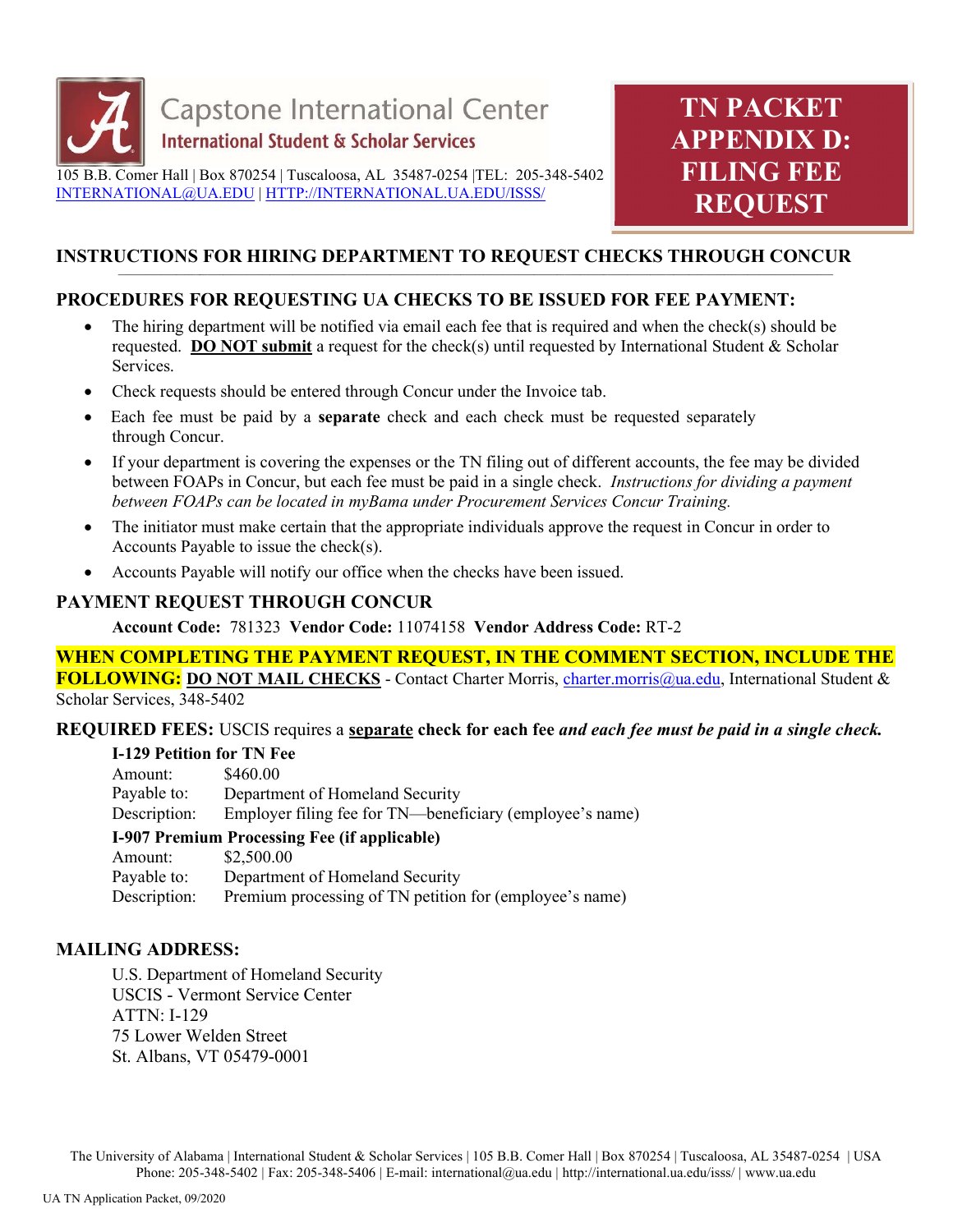

# **TN PACKET APPENDIX E: EMPLOYEE'S INFORMATION**

#### **PART 1: TN APPLICANT DEMOGRAPHIC INFORMATION**

# **NAME AND RESIDENCE INFORMATION:**  Full Name (as in passport): \_\_\_\_\_\_\_\_\_\_\_\_\_\_\_\_\_\_\_\_\_\_\_\_\_\_\_\_\_\_\_\_\_\_\_\_\_\_\_\_\_\_\_\_\_\_\_\_\_\_\_\_\_\_\_\_\_\_\_\_\_\_\_\_\_\_\_\_\_\_\_\_\_\_\_\_\_\_\_ Family Name (Surname) Given Name (First) Middle Name (if any) All other names used : (Include maiden name and names from all previous marriages) Place of Birth (required): \_\_\_\_\_\_\_\_\_\_\_\_\_\_\_\_\_\_\_\_\_\_\_\_\_ : \_\_\_\_\_\_\_\_\_\_\_\_\_\_\_\_\_\_\_\_\_\_\_\_\_\_ : \_\_\_\_\_\_\_\_\_\_\_\_\_\_\_\_\_\_\_\_\_\_\_\_\_\_ City Province/ Territory Country Citizenship & Residence (required): \_\_\_\_\_\_\_\_\_\_\_\_\_\_\_\_\_\_\_\_\_\_\_\_\_\_\_\_\_\_\_\_\_\_\_\_\_ : \_\_\_\_\_\_\_\_\_\_\_\_\_\_\_\_\_\_\_\_\_\_\_\_\_\_\_\_\_\_\_\_\_\_ Country of Permanent Residence Date of Birth (Month/Day/Year): \_\_\_\_\_\_\_\_\_\_\_\_\_\_\_\_\_\_\_\_\_\_ Gender : Male Female **CONTACT INFORMATION:**  Current Address: \_\_\_\_\_\_\_\_\_\_\_\_\_\_\_\_\_\_\_\_\_\_\_\_\_\_\_\_\_\_\_\_\_\_\_\_\_\_\_\_\_\_\_\_\_\_\_\_\_\_\_\_\_\_\_\_\_\_\_\_\_\_\_\_\_\_\_\_\_\_\_\_\_\_\_\_\_\_\_\_\_\_\_\_\_  $\overline{\phantom{a}}$  , and the contribution of the contribution of the contribution of the contribution of the contribution of the contribution of the contribution of the contribution of the contribution of the contribution of the E-mail address: \_\_\_\_\_\_\_\_\_\_\_\_\_\_\_\_\_\_\_\_\_\_\_\_\_\_\_\_\_\_\_\_\_\_\_\_\_\_\_\_\_\_\_\_\_ Phone Number: \_\_\_\_\_\_\_\_\_\_\_\_\_\_\_\_\_\_\_\_\_\_\_\_\_\_\_\_ **UNIVERSITY OF ALABAMA POSITION INFORMATION: (Please provide contact information for your intended employer at the University of Alabama)**  UA Academic Department: \_\_\_\_\_\_\_\_\_\_\_\_\_\_\_\_\_\_\_\_\_\_\_\_\_\_\_\_\_\_\_ Supervisor's Name: \_\_\_\_\_\_\_\_\_\_\_\_\_\_\_\_\_\_\_\_\_\_\_\_\_\_\_\_\_ **PART 2: FOR APPLICANTS CURRENTLY IN THE UNITED STATES ONLY**  Current Immigration Status (i.e. TN, F-1, J-1, H-1B) : \_\_\_\_\_\_\_\_\_\_\_\_\_ Date Current Status Expires (M/D/Y): \_\_\_\_\_\_\_\_\_\_\_\_\_ If you are in TN Status with an employer other than UA, are you currently employed?:  $\Box$  **YES** or  $\Box$  **NO.** Employer's Name and Address: \_\_\_\_\_\_\_\_\_\_\_\_\_\_\_\_\_\_\_\_\_\_\_\_\_\_\_\_\_\_\_\_\_\_\_\_\_\_\_\_\_\_\_\_\_\_\_\_\_\_\_\_\_\_\_\_\_\_\_\_\_\_\_\_\_\_\_\_\_\_\_\_\_\_\_ \_\_\_\_\_\_\_\_\_\_\_\_\_\_\_\_\_\_\_\_\_\_\_\_\_\_\_\_\_\_\_\_\_\_\_\_\_\_\_\_\_\_\_\_\_\_\_\_\_\_\_\_\_\_\_\_\_\_\_\_\_\_\_\_\_\_\_\_\_\_\_\_\_\_\_ Expected termination date of current employment (Month/ Day/ Year):

Date of Last Arrival (stamped on I-94 Card, the White Card in Passport) (Month/Day/Year): \_\_\_\_\_\_\_\_\_\_\_\_\_\_\_\_\_\_\_\_

I-94 # (Eleven Digit Number on the White Card in Passport): \_\_\_\_\_\_\_\_\_\_\_\_\_\_\_\_\_\_\_\_\_\_\_\_\_\_\_\_\_\_\_\_\_\_\_\_\_\_\_

Are you currently on F-1 Optional Practical Training  $(OPT)? \Box$  **YES or**  $\Box$  **NO.** 

If YES, List dates of OPT (Month/ Day/ Year): \_\_\_\_\_\_\_\_\_\_\_\_\_\_\_\_ **through** \_\_\_\_\_\_\_\_\_\_\_\_\_\_\_\_\_\_\_\_

Do you have a spouse/children who will file for TD status with this petition?  $\Box$  **YES or**  $\Box$  **NO.** 

The University of Alabama | International Student & Scholar Services | 105 B.B. Comer Hall | Box 870254 | Tuscaloosa, AL 35487-0254 | USA Phone: 205-348-5402 | Fax: 205-348-5406 | E-mail: international@ua.edu | http://international.ua.edu/isss/ | www.ua.edu